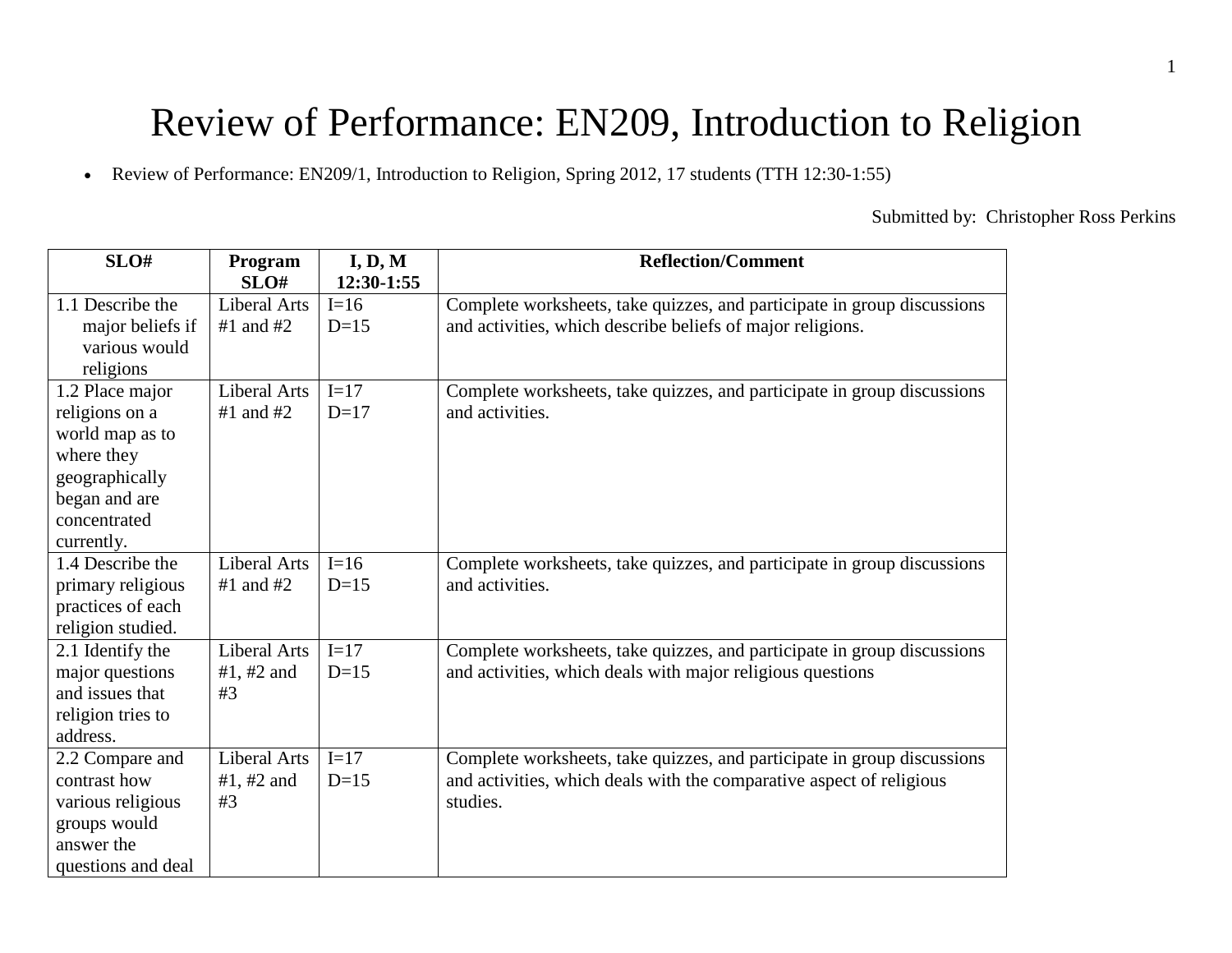| with the issues     |              |        |                                                                            |
|---------------------|--------------|--------|----------------------------------------------------------------------------|
| identified in 2.1.  |              |        |                                                                            |
| 2.3 Distinguish     | Liberal Arts | $I=17$ | Complete worksheets, take quizzes, and participate in group discussions    |
| between religious,  | #3           | $D=15$ | and activities.                                                            |
| philosophical, and  |              |        |                                                                            |
| cultural points of  |              |        |                                                                            |
| the arguments.      |              |        |                                                                            |
| 3.1 Apply accurate  | Liberal Arts | $I=17$ | Complete worksheets, take quizzes, and participate in group discussions    |
| terminology to      | #2           | $D=17$ | and activities.                                                            |
| construct a cogent  |              |        |                                                                            |
| and comprehensive   |              |        |                                                                            |
| statement of        |              |        |                                                                            |
| personal            |              |        |                                                                            |
| faith/belief.       |              |        |                                                                            |
| 3.2 Respond to      | Liberal Arts | $I=16$ | Complete worksheets, take quizzes, and participate in group discussions,   |
| discrepancies       | #2           | $D=16$ | activities and write a major paper comparing his/her personal beliefs with |
| between his/her     |              |        | others religious beliefs                                                   |
| personal ideas and  |              |        |                                                                            |
| those held by other |              |        |                                                                            |
| individuals and     |              |        |                                                                            |
| religious groups by |              |        |                                                                            |
| supporting his/her  |              |        |                                                                            |
| views.              |              |        |                                                                            |

## **Additional observations:**

EN209/1 Pre-Test: 11.4 Post-test: 55 Difference +43.6%